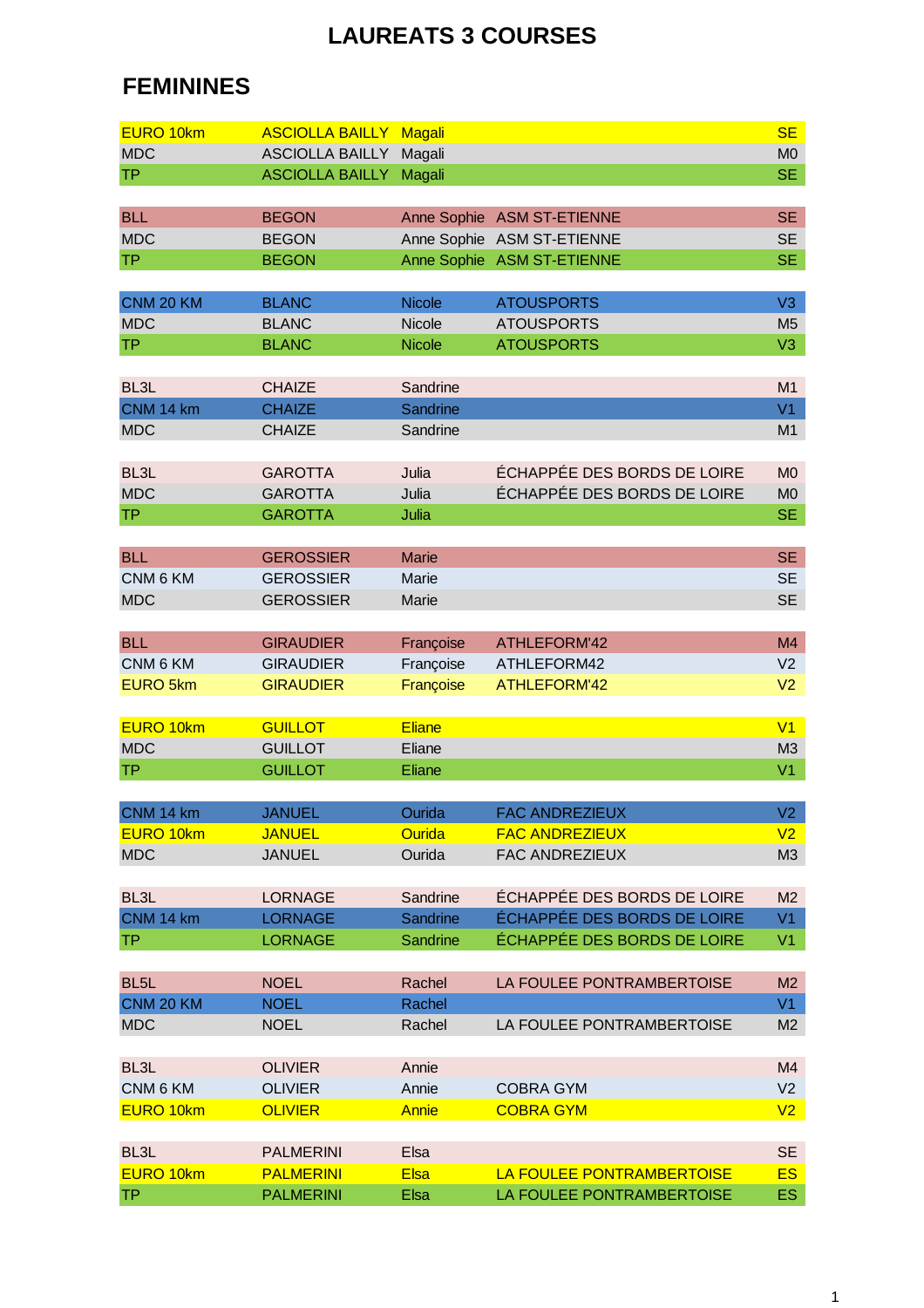| BL <sub>5</sub> L  | <b>PATAY</b>    | Valerie        | <b>ASM ST-ETIENNE</b>             | M <sub>3</sub> |
|--------------------|-----------------|----------------|-----------------------------------|----------------|
| CNM 14 km          | <b>PATAY</b>    | Valerie        | <b>ASM ST-ETIENNE</b>             | V <sub>2</sub> |
| <b>MDC</b>         | <b>PATAY</b>    | Valerie        | <b>ASM ST-ETIENNE</b>             | M3             |
|                    |                 |                |                                   |                |
| BL <sub>5</sub> L  | <b>ROND</b>     | Pascale        | <b>TEAM TRAILLEURS STEPHANOIS</b> | M <sub>0</sub> |
| CNM 14 km          | <b>ROND</b>     | Pascale        | <b>TTS</b>                        | <b>SE</b>      |
| <b>MDC</b>         | <b>ROND</b>     | Pascale        | <b>TEAM TRAILLEURS STEPHANOIS</b> | M <sub>0</sub> |
|                    |                 |                |                                   |                |
| BL <sub>5</sub> L  | <b>SOUCHON</b>  | Carole         | <b>FAC ANDREZIEUX</b>             | M <sub>2</sub> |
| CNM 20 KM          | <b>SOUCHON</b>  | Carole         | <b>FAC ANDREZIEUX</b>             | V <sub>1</sub> |
| <b>TP</b>          | <b>SOUCHON</b>  | Carole         | <b>FAC ANDREZIEUX</b>             | V <sub>1</sub> |
|                    |                 |                |                                   |                |
| CNM 14 km          | <b>TEIXEIRA</b> | <b>Betty</b>   | PETITE TRAVERSÉE POUR MAÉ         | V <sub>2</sub> |
| <b>EURO 10km</b>   | <b>TEIXEIRA</b> | <b>Betty</b>   | PETITE TRAVERSÉE POUR MAÉ         | V <sub>2</sub> |
| <b>MDC</b>         | <b>TEIXEIRA</b> | <b>Betty</b>   | PETITE TRAVERSÉE POUR MAÉ         | M4             |
|                    |                 |                |                                   |                |
| BL <sub>3</sub> L  | <b>TEYSSIER</b> | <b>Martine</b> |                                   | M <sub>5</sub> |
| CNM 6 KM           | <b>TEYSSIER</b> | Martine        |                                   | V <sub>3</sub> |
| <b>TP</b>          | <b>TEYSSIER</b> | <b>Martine</b> |                                   | V3             |
|                    |                 |                |                                   |                |
| CNM 14 km          | <b>TISSIER</b>  | Anais          | LOIRE FOREZ AGGLOMERATION         | <b>SE</b>      |
| EURO 10km          | <b>TISSIER</b>  | Anais          |                                   | <b>SE</b>      |
| <b>TP</b>          | <b>TISSIER</b>  | Anais          |                                   | <b>SE</b>      |
|                    |                 |                |                                   |                |
| BL <sub>5</sub> L  | <b>TRONCHON</b> | Laure          | <b>ST CYP' RUNNERS</b>            | M <sub>0</sub> |
| CNM 20 KM          | <b>TRONCHON</b> | Laure          | <b>ST CYP' RUNNERS</b>            | <b>SE</b>      |
| EURO 10km          | <b>TRONCHON</b> | Laure          | <b>ST CYP' RUNNERS</b>            | <b>SE</b>      |
|                    |                 |                |                                   |                |
| BL <sub>3</sub> L  | <b>VERRIERE</b> | Sandra         |                                   | M1             |
| CNM 14 km          | <b>VERRIERE</b> | Sandra         |                                   | <b>SE</b>      |
| <b>TP</b>          | <b>VERRIERE</b> | <b>Sandra</b>  |                                   | <b>SE</b>      |
|                    |                 |                |                                   |                |
| BL <sub>5</sub> L  | <b>VIOLON</b>   | Josiane        | <b>PASPRESSESUNIEUX</b>           | M4             |
| CNM 6 KM           | <b>VIOLON</b>   | Josiane        | PASPRESSESUNIEUX                  | V <sub>2</sub> |
| <b>MDC</b>         | <b>VIOLON</b>   | Josiane        | PASPRESSESUNIEUX                  | M4             |
|                    |                 |                |                                   |                |
| BL <sub>3</sub> L  | <b>VOSSIER</b>  | Oceane         | <b>ASM TRRIATHLON</b>             | <b>SE</b>      |
| CNM 14 km          | <b>VOSSIER</b>  | Oceane         | <b>ASM TRRIATHLON</b>             | SE.            |
| <b>TP</b>          | <b>VOSSIER</b>  | Oceane         | <b>ASM TRRIATHLON</b>             | SE.            |
|                    |                 |                |                                   |                |
| <b>MACCILLINIC</b> |                 |                |                                   |                |

## **MASCULINS**

| BL <sub>3</sub> L | <b>BAYLOT</b>   | Clement        | <b>GANDALF EXPRESS</b> | <b>SE</b>      |
|-------------------|-----------------|----------------|------------------------|----------------|
| EURO 10km         | <b>BAYLOT</b>   | <b>Clement</b> |                        | <b>SE</b>      |
| <b>MDC</b>        | <b>BAYLOT</b>   | Clement        | <b>GANDALF EXPRESS</b> | <b>SE</b>      |
|                   |                 |                |                        |                |
| CNM 14 km         | <b>BERGER</b>   | Julien         |                        | <b>SE</b>      |
| <b>MDC</b>        | <b>BERGER</b>   | Julien         |                        | <b>SE</b>      |
| <b>TP</b>         | <b>BERGER</b>   | Julien         |                        | <b>SE</b>      |
|                   |                 |                |                        |                |
| BL <sub>3</sub> L | <b>BESSAY</b>   | <b>Robert</b>  |                        | M4             |
| CNM 14 km         | <b>BESSAY</b>   | <b>Robert</b>  |                        | V <sub>2</sub> |
| TР                | <b>BESSAY</b>   | <b>Robert</b>  |                        | V <sub>2</sub> |
|                   |                 |                |                        |                |
| <b>BLL</b>        | <b>BEYNEL</b>   | <b>Denis</b>   |                        | M <sub>1</sub> |
| <b>MDC</b>        | <b>BEYNEL</b>   | Denis          | <b>TEAM BEN RUN</b>    | M <sub>1</sub> |
| <b>TP</b>         | <b>BEYNEL</b>   | Denis          | <b>TEAM BEN RUN</b>    | <b>SE</b>      |
| BL <sub>5</sub> L | <b>BRANCION</b> | <b>Nicolas</b> |                        | <b>SE</b>      |
| <b>MDC</b>        | <b>BRANCION</b> | <b>Nicolas</b> |                        | <b>SE</b>      |
| <b>TP</b>         | <b>BRANCION</b> | <b>Nicolas</b> |                        | <b>SE</b>      |
|                   |                 |                |                        |                |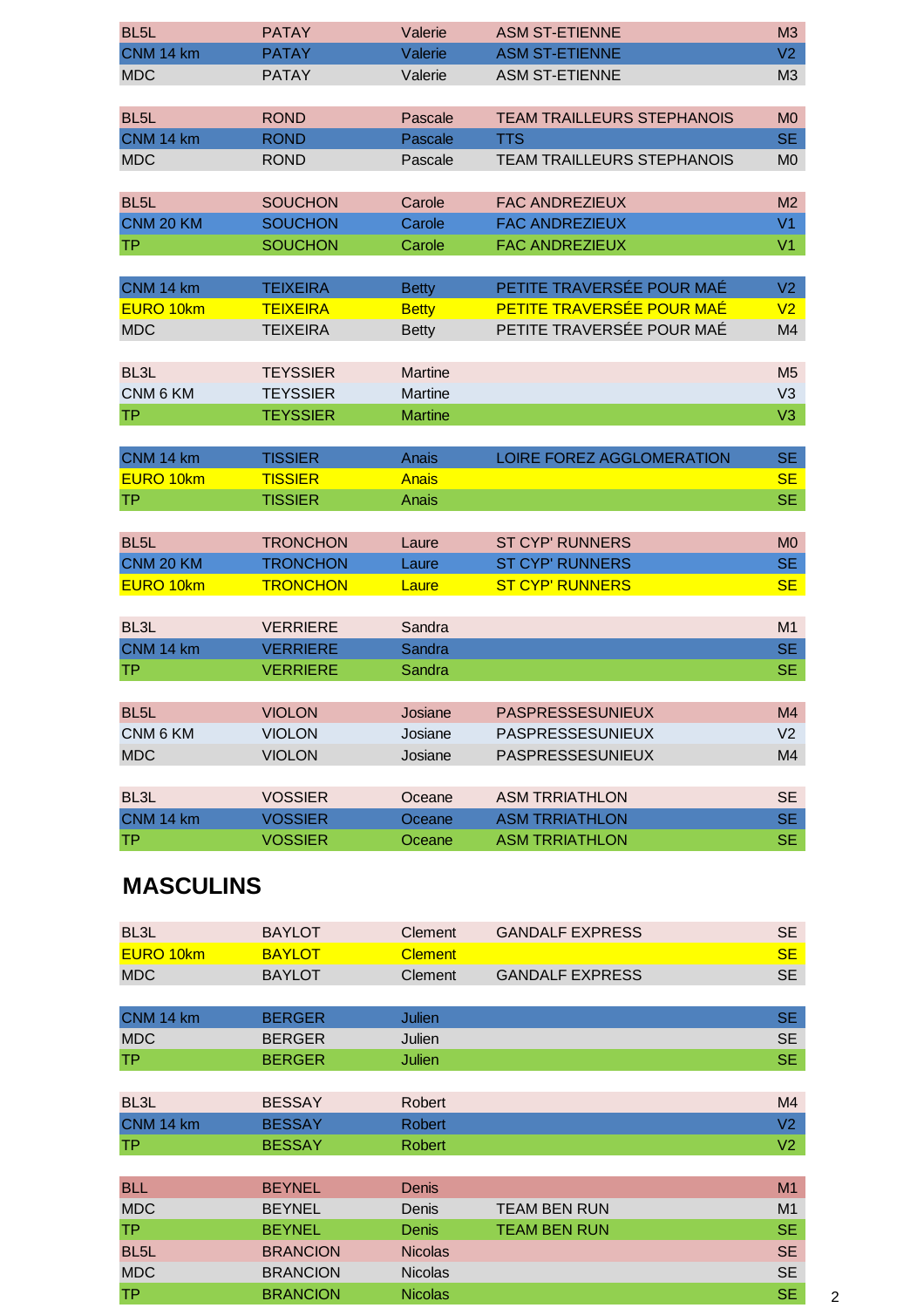| CNM 14 km               | <b>BRANSIET</b>                   | Cyril                            | <b>TEAM RHUMNERS</b>     | SE.                  |
|-------------------------|-----------------------------------|----------------------------------|--------------------------|----------------------|
| <b>MDC</b>              | <b>BRANSIET</b>                   | Cyril                            | <b>TEAM RHUMNERS</b>     | M1                   |
| <b>TP</b>               | <b>BRANSIET</b>                   | Cyril                            | <b>TEAM RHUMNERS</b>     | <b>SE</b>            |
|                         |                                   |                                  |                          |                      |
| CNM 14 km               | <b>BROUILLOUX</b>                 | Eric                             | <b>FAC ANDREZIEUX</b>    | V <sub>1</sub>       |
| EURO 10km               | <b>BROUILLOUX</b>                 | <b>Eric</b>                      | <b>FAC ANDREZIEUX</b>    | V1                   |
| <b>MDC</b>              | <b>BROUILLOUX</b>                 | Eric                             | FAC ANDREZIEUX           | M <sub>2</sub>       |
|                         |                                   |                                  |                          |                      |
| BL <sub>5</sub> L       | <b>BUSSET</b>                     | Christophe                       | <b>LA RIVATIÈRE</b>      | M1                   |
| <b>EURO 10km</b>        | <b>BUSSET</b>                     | Christophe                       | <b>LA RIVATIÈRE</b>      | <b>SE</b>            |
| <b>MDC</b>              | <b>BUSSET</b>                     | Christophe                       | <b>LA RIVATIÈRE</b>      | M1                   |
|                         |                                   |                                  |                          |                      |
| BL <sub>3</sub> L       | <b>CABUT</b>                      | Michel                           |                          | M <sub>6</sub>       |
| CNM 20 KM               | <b>CABUT</b>                      | <b>Michel</b>                    |                          | V3                   |
| <b>MDC</b>              | <b>CABUT</b>                      | Michel                           |                          | M <sub>6</sub>       |
|                         |                                   |                                  |                          |                      |
| BL <sub>5</sub> L       | <b>CASTELLANOS</b>                | Philippe                         | <b>ST CYP RUNNERS</b>    | M4                   |
| CNM 14 km               | <b>CASTELLANOS</b>                | Philippe                         | <b>ST CYP RUNNERS</b>    | V2                   |
| <b>MDC</b>              | <b>CASTELLANOS</b>                | Philippe                         | <b>ST CYP RUNNERS</b>    | M4                   |
|                         |                                   |                                  |                          |                      |
| BL <sub>5</sub> L       | <b>CHAMBON</b>                    | Cedric                           | <b>ASM ST-ETIENNE</b>    | M1                   |
| CNM 20 KM               | <b>CHAMBON</b>                    | Cedric                           | <b>ASM ST-ETIENNE</b>    | V1                   |
| <b>MDC</b>              | <b>CHAMBON</b>                    | Cedric                           | <b>ASM ST-ETIENNE</b>    | M1                   |
|                         |                                   |                                  |                          |                      |
| BL <sub>3</sub> L       | <b>CHARBONNIER</b>                | Cyrille                          | <b>SA MONTBRISONNAIS</b> | <b>SE</b>            |
| CNM 14 km               | <b>CHARBONNIER</b>                | Cyrille                          | <b>SA MONTBRISONNAIS</b> | SE.                  |
| <b>MDC</b>              | <b>CHARBONNIER</b>                | Cyrille                          | SA MONTBRISONNAIS        | <b>SE</b>            |
|                         |                                   |                                  |                          |                      |
| CNM 14 km               | <b>CHAREYRON</b>                  | <b>Jean Pierre</b>               |                          | V2                   |
| EURO 10km               | <b>CHAREYRON</b>                  | <b>Jean Pierre</b>               |                          | V <sub>2</sub>       |
| <b>MDC</b>              | <b>CHAREYRON</b>                  | Jean Pierre                      |                          | M4                   |
|                         |                                   |                                  |                          |                      |
| BL <sub>5</sub> L       | <b>CHOUVET</b>                    | Aymeric                          |                          | MO                   |
| CNM 14 km               | <b>CHOUVET</b>                    | Aymeric                          |                          | SE.                  |
| <b>MDC</b>              | <b>CHOUVET</b>                    | Aymeric                          |                          | M <sub>0</sub>       |
|                         |                                   |                                  |                          |                      |
| CNM 14 km               | <b>COIFFET</b>                    | Remi                             |                          | <b>SE</b>            |
| <b>MDC</b>              | <b>COIFFET</b>                    | Remi                             | LA "T" TEAM              | <b>SE</b>            |
| <b>TP</b>               | <b>COIFFET</b>                    | Remi                             | LA "T" TEAM              | <b>SE</b>            |
|                         |                                   |                                  |                          |                      |
| BL3L                    | <b>COMBE</b>                      | Patrick                          |                          | M <sub>5</sub>       |
| CNM 20 KM               | <b>COMBE</b>                      | <b>Patrick</b>                   |                          | V2                   |
| <b>MDC</b>              | <b>COMBE</b>                      | Patrick                          |                          | M <sub>5</sub>       |
|                         |                                   |                                  |                          |                      |
| BL3L                    | <b>COMPAIN</b>                    | <b>Pierre Francois</b>           |                          | M4                   |
| EURO 10km               | <b>COMPAIN</b>                    | <b>Pierre Francois</b>           |                          | V <sub>2</sub>       |
| <b>MDC</b>              | <b>COMPAIN</b>                    | <b>Pierre Francois</b>           |                          | M4                   |
|                         |                                   |                                  |                          |                      |
| BL3L                    | <b>COUBLE</b>                     | Jeremie                          | <b>MARCELLINOIS</b>      | M <sub>0</sub>       |
| CNM 20 KM               | <b>COUBLE</b>                     | Jeremie                          |                          | <b>SE</b>            |
| <b>MDC</b>              | <b>COUBLE</b>                     | Jeremie                          | <b>MARCELLINOIS</b>      | M <sub>0</sub>       |
|                         |                                   |                                  |                          |                      |
| BL <sub>3</sub> L       | <b>DEBROSSE</b>                   | Richard                          |                          | M3                   |
| CNM 14 km<br><b>MDC</b> | <b>DEBROSSE</b>                   | <b>Richard</b>                   |                          | V2                   |
| BL <sub>5</sub> L       | <b>DEBROSSE</b><br><b>DECELLE</b> | Richard                          | <b>FAC ANDREZIEUX</b>    | M <sub>3</sub><br>M4 |
| CNM 14 km               | <b>DECELLE</b>                    | <b>Bernard</b><br><b>Bernard</b> | <b>FAC ANDREZIEUX</b>    | V <sub>2</sub>       |
| <b>TP</b>               | <b>DECELLE</b>                    | <b>Bernard</b>                   | <b>FAC ANDREZIEUX</b>    | V <sub>2</sub>       |
|                         |                                   |                                  |                          |                      |

CNM 20 KM DECHANDON Christophe LA RIVATIÈRE V2

3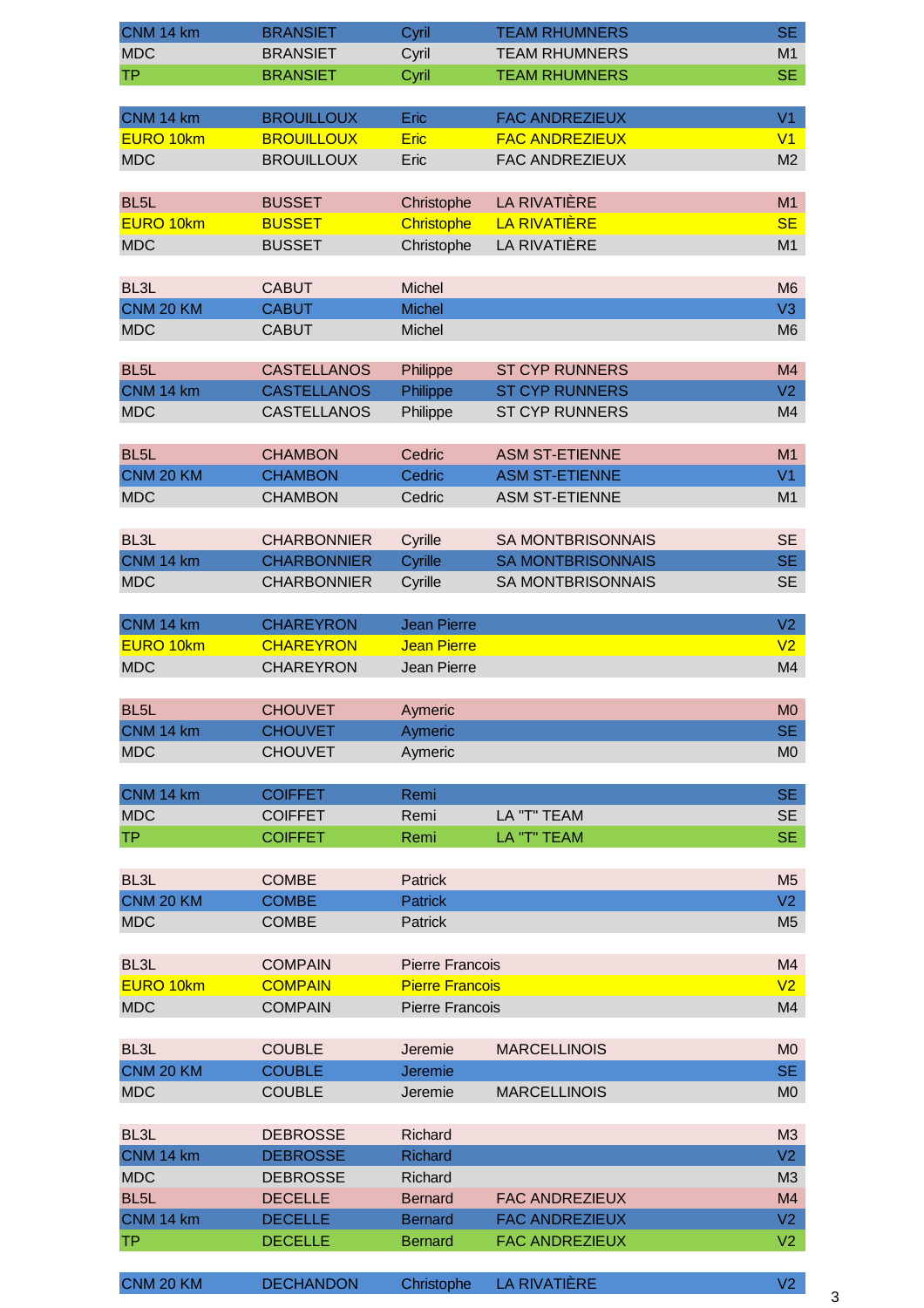| <b>MDC</b>        | <b>DECHANDON</b> | Christophe                    |                               | M3             |
|-------------------|------------------|-------------------------------|-------------------------------|----------------|
| <b>TP</b>         | <b>DECHANDON</b> | Christophe                    | LA RIVATIÈRE                  | V <sub>2</sub> |
|                   |                  |                               |                               |                |
| BL <sub>3</sub> L | <b>DEFAY</b>     | Christophe                    |                               | M1             |
| CNM 14 km         | <b>DEFAY</b>     | Christophe                    |                               | V1             |
| <b>MDC</b>        | <b>DEFAY</b>     | Christophe                    |                               | M1             |
|                   |                  |                               |                               |                |
| CNM 14 km         | <b>DESCHAMPS</b> | Dominique                     |                               | V <sub>2</sub> |
| <b>MDC</b>        | <b>DESCHAMPS</b> |                               |                               | M3             |
| <b>TP</b>         |                  | Dominique<br><b>Dominique</b> |                               |                |
|                   | <b>DESCHAMPS</b> |                               |                               | V <sub>2</sub> |
|                   |                  |                               |                               |                |
| BL <sub>5</sub> L | <b>DJELLALI</b>  | Smael                         | <b>ASM ST-ETIENNE</b>         | M <sub>2</sub> |
| CNM 20 KM         | <b>DJELLALI</b>  | <b>Smael</b>                  | <b>ASM ST-ETIENNE</b>         | V1             |
| EURO 10km         | <b>DJELLALI</b>  | <b>Smael</b>                  | <b>ASM ST-ETIENNE</b>         | V1             |
|                   |                  |                               |                               |                |
| BL <sub>3</sub> L | <b>DRIOUCH</b>   | Lahcen                        |                               | M1             |
| <b>MDC</b>        | <b>DRIOUCH</b>   | Lahcen                        | <b>ESCARGOT LAHCEN</b>        | M1             |
| <b>TP</b>         | <b>DRIOUCH</b>   | Lahcen                        |                               | V1             |
|                   |                  |                               |                               |                |
| BL <sub>5</sub> L | <b>DUBOIS</b>    | <b>Thierry</b>                |                               | M3             |
| CNM 20 KM         | <b>DUBOIS</b>    | <b>Thierry</b>                |                               | V1             |
| <b>MDC</b>        | <b>DUBOIS</b>    | Thierry                       |                               | M3             |
|                   |                  |                               |                               |                |
| BL <sub>3</sub> L | <b>DUPLEIX</b>   | Herve                         |                               | M4             |
| CNM 14 km         | <b>DUPLEIX</b>   | Herve                         |                               | V2             |
|                   |                  |                               |                               |                |
| <b>MDC</b>        | <b>DUPLEIX</b>   | Herve                         |                               | M4             |
|                   |                  |                               |                               |                |
| BL <sub>5</sub> L | <b>ESPADA</b>    | Antoine                       | <b>TTS</b>                    | <b>MO</b>      |
| CNM 20 KM         | <b>ESPADA</b>    | Antoine                       | <b>TTS</b>                    | SE.            |
| <b>MDC</b>        | <b>ESPADA</b>    | Antoine                       | <b>TTS</b>                    | M <sub>0</sub> |
|                   |                  |                               |                               |                |
| BL <sub>3</sub> L | <b>FAVERJON</b>  | Alain                         |                               | M <sub>5</sub> |
| CNM 6 KM          | <b>FAVERJON</b>  | Alain                         |                               | V <sub>3</sub> |
| <b>MDC</b>        | <b>FAVERJON</b>  | Alain                         |                               | M <sub>5</sub> |
|                   |                  |                               |                               |                |
| CNM 6 KM          | <b>FAYARD</b>    | Lionel                        | ABS COACH JEANJEAN.COM        | V <sub>2</sub> |
| <b>EURO 5km</b>   | <b>FAYARD</b>    | Lionel                        | <b>ABS COACH JEANJEAN.COM</b> | V <sub>2</sub> |
| <b>TP</b>         | <b>FAYARD</b>    | Lionel                        | <b>FAC ANDREZIEUX</b>         | V2             |
|                   |                  |                               |                               |                |
| BL3L              | <b>FOURNERON</b> | Pierre                        | <b>ASOS ST GALMIER</b>        | M4             |
| <b>MDC</b>        | <b>FOURNERON</b> | Pierre                        | <b>ASOS ST GALMIER</b>        | M4             |
| <b>TP</b>         | <b>FOURNERON</b> | Pierre                        | <b>ASOS ST GALMIER</b>        | V2             |
|                   |                  |                               |                               |                |
| BL <sub>3</sub> L |                  |                               |                               |                |
|                   | <b>FOURNIER</b>  | Jerome                        |                               | M4<br>V1       |
| CNM 20 KM         | <b>FOURNIER</b>  | Jerome                        |                               |                |
| <b>MDC</b>        | <b>FOURNIER</b>  | Jerome                        |                               | M2             |
|                   |                  |                               |                               |                |
| BL <sub>3</sub> L | <b>FRANC</b>     | Pierre                        |                               | M2             |
| CNM 14 km         | <b>FRANC</b>     | Pierre                        |                               | V1             |
| <b>MDC</b>        | <b>FRANC</b>     | Pierre                        |                               | M2             |
|                   |                  |                               |                               |                |
| <b>BLL</b>        | <b>GAGNAIRE</b>  | <b>Clement</b>                | <b>SA MONTBRISONNAIS</b>      | <b>SE</b>      |
| <b>MDC</b>        | <b>GAGNAIRE</b>  | Clement                       | <b>SA MONTBRISONNAIS</b>      | <b>SE</b>      |
| <b>TP</b>         | <b>GAGNAIRE</b>  | <b>Clement</b>                | <b>SA MONTBRISONNAIS</b>      | <b>ES</b>      |
| <b>BLL</b>        | <b>GALLET</b>    | Gregory                       |                               | M2             |
| CNM 6 KM          | <b>GALLET</b>    | Gregory                       |                               | V <sub>1</sub> |
| <b>EURO 5km</b>   | <b>GALLET</b>    | Gregory                       |                               | V <sub>1</sub> |
|                   |                  |                               |                               |                |
| BL <sub>3</sub> L | <b>GARCIA</b>    | Romaric                       | 100POURCENTCROSSFIT           | M <sub>2</sub> |
| <b>MDC</b>        | <b>GARCIA</b>    | Romaric                       |                               | M2             |
|                   |                  |                               |                               |                |
| <b>TP</b>         | <b>GARCIA</b>    | Romaric                       | 100POURCENTCROSSFIT           | V1             |

4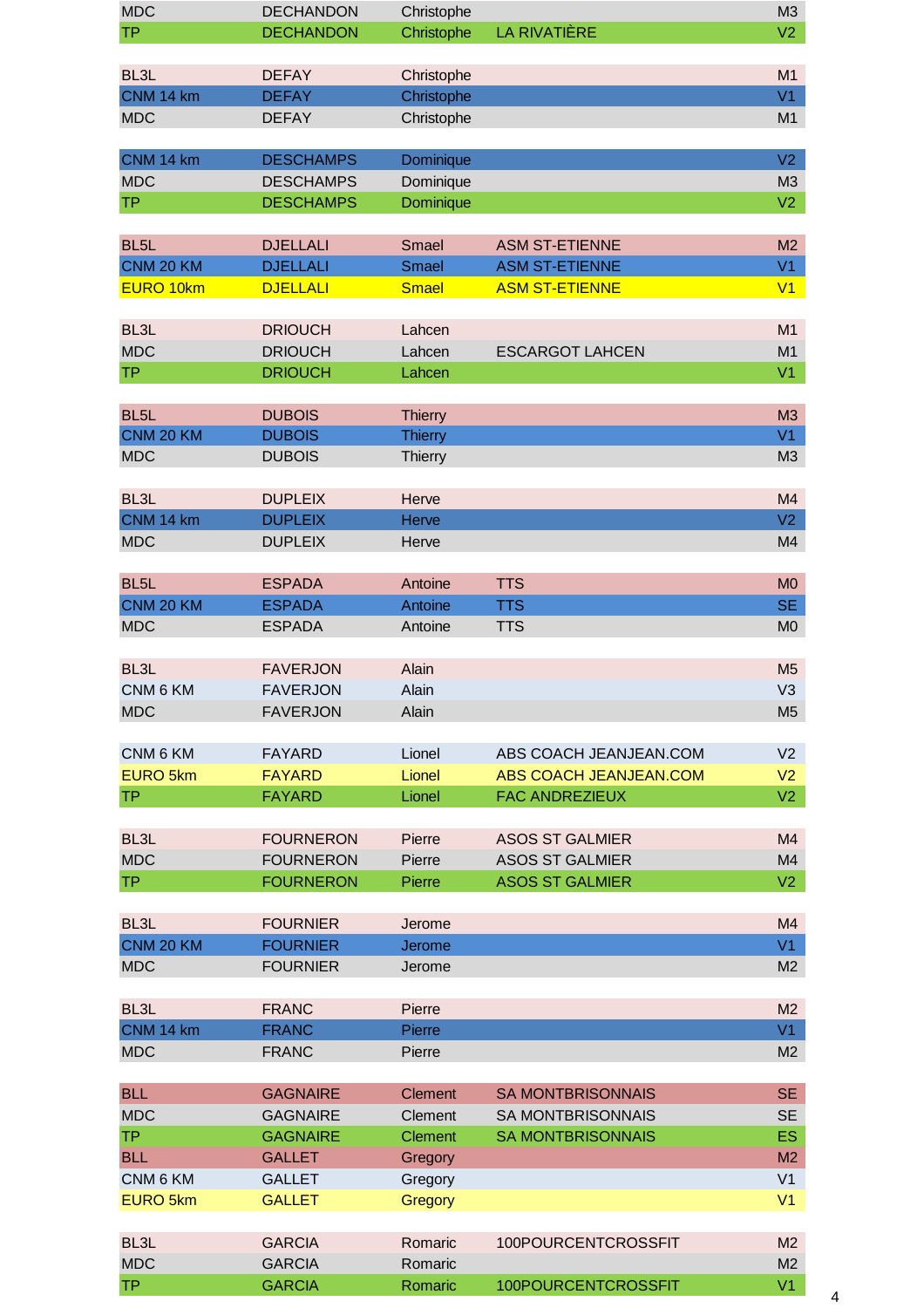| BL <sub>3</sub> L             | <b>GORD</b>       | Raphael          |                                    | M2             |
|-------------------------------|-------------------|------------------|------------------------------------|----------------|
| <b>MDC</b>                    | <b>GORD</b>       | Raphael          |                                    | M <sub>2</sub> |
| <b>TP</b>                     | <b>GORD</b>       | Raphael          |                                    | V1             |
|                               |                   |                  |                                    |                |
|                               |                   |                  |                                    |                |
| BL <sub>3</sub> L             | <b>GRANGE</b>     | <b>Jean Marc</b> | <b>FAC ANDREZIEUX</b>              | M <sub>6</sub> |
| CNM 14 km                     | <b>GRANGE</b>     | <b>Jean Marc</b> | <b>FAC ANDREZIEUX</b>              | V3             |
| <b>MDC</b>                    | <b>GRANGE</b>     | Jean Marc        | FAC ANDREZIEUX                     | M <sub>6</sub> |
|                               |                   |                  |                                    |                |
| BL <sub>3</sub> L             | <b>GUIDA</b>      | <b>Bernard</b>   |                                    | M4             |
| CNM 14 km                     | <b>GUIDA</b>      | <b>Bernard</b>   |                                    | V2             |
| <b>MDC</b>                    | <b>GUIDA</b>      | <b>Bernard</b>   |                                    | M4             |
|                               |                   |                  |                                    |                |
| BL <sub>3</sub> L             | <b>HAYOIT</b>     | Andre            | <b>GENDARME DE COEUR</b>           | M <sub>5</sub> |
| CNM 14 km                     | <b>HAYOIT</b>     | Andre            | <b>GENDARME DE COEUR</b>           | V2             |
| <b>EURO 5km</b>               | <b>HAYOIT</b>     | Andre            | <b>GENDARME DE COEUR</b>           | V <sub>2</sub> |
|                               |                   |                  |                                    |                |
| CNM 14 km                     | <b>HILAIRE</b>    | <b>Didier</b>    |                                    | V1             |
| <b>EURO 10km</b>              | <b>HILAIRE</b>    | <b>Didier</b>    |                                    | V1             |
| <b>MDC</b>                    | <b>HILAIRE</b>    | <b>Didier</b>    |                                    | M2             |
|                               |                   |                  |                                    |                |
| BL <sub>5</sub> L             | <b>IKEN</b>       | Amar             |                                    | M3             |
| <b>MDC</b>                    | <b>IKEN</b>       | Amar             |                                    | M <sub>3</sub> |
| <b>TP</b>                     | <b>IKEN</b>       | Amar             |                                    | V <sub>1</sub> |
|                               |                   |                  |                                    |                |
| BL <sub>3</sub> L             | <b>JACOB</b>      | <b>Bernard</b>   |                                    | M <sub>5</sub> |
| EURO 10km                     | <b>JACOB</b>      | <b>Bernard</b>   |                                    | V3             |
|                               |                   |                  |                                    |                |
| <b>MDC</b>                    | <b>JACOB</b>      | <b>Bernard</b>   |                                    | M <sub>5</sub> |
|                               |                   |                  |                                    |                |
| BL <sub>3</sub> L             | <b>LACAND</b>     | Dominique        |                                    | M4             |
| CNM 14 km                     | <b>LACAND</b>     | Dominique        |                                    | V2             |
| <b>MDC</b>                    | <b>LACAND</b>     | Dominique        |                                    | M4             |
|                               |                   |                  |                                    |                |
|                               |                   |                  |                                    |                |
| BL <sub>3</sub> L             | <b>LACHEREZ</b>   | Pascal           | CLUB ATHLETIQUE DU ROANNAIS        | M <sub>3</sub> |
| EURO 10km                     | <b>LACHEREZ</b>   | Pascal           | <b>CLUB ATHLETIQUE DU ROANNAIS</b> | V2             |
| <b>MDC</b>                    | <b>LACHEREZ</b>   | Pascal           | CLUB ATHLETIQUE DU ROANNAIS        | M3             |
|                               |                   |                  |                                    |                |
| CNM 14 km                     | <b>LAURENDON</b>  | <b>Jean Paul</b> | <b>SA MONTBRISONNAIS</b>           | V3             |
| <b>MDC</b>                    | LAURENDON         | Jean Paul        | <b>SA MONTBRISONNAIS</b>           | M <sub>5</sub> |
| <b>TP</b>                     | <b>LAURENDON</b>  | <b>Jean Paul</b> |                                    | V3             |
|                               |                   |                  |                                    |                |
| BL <sub>5</sub> L             | <b>LUMINET</b>    | Frederic         |                                    | M3             |
| <b>MDC</b>                    | <b>LUMINET</b>    | Frederic         |                                    | M3             |
| <b>TP</b>                     | <b>LUMINET</b>    | Frederic         | <b>FAC ANDREZIEUX</b>              | V2             |
|                               |                   |                  |                                    |                |
|                               |                   | Cedric           |                                    | V1             |
| CNM 14 km<br><b>EURO 10km</b> | <b>MAGNOULOUX</b> |                  | <b>FAC ANDREZIEUX</b>              | V1             |
|                               | <b>MAGNOULOUX</b> | <b>Cedric</b>    | <b>FAC ANDREZIEUX</b>              |                |
| <b>TP</b>                     | <b>MAGNOULOUX</b> | Cedric           | <b>FAC ANDREZIEUX</b>              | V <sub>1</sub> |
|                               |                   |                  |                                    |                |
| BL3L                          | <b>MARCON</b>     | Cedric           |                                    | M <sub>0</sub> |
| CNM 6 KM                      | <b>MARCON</b>     | Cedric           |                                    | <b>SE</b>      |
| <b>MDC</b>                    | <b>MARCON</b>     | Cedric           |                                    | M <sub>0</sub> |
| EURO 10km                     | <b>MAZET</b>      | <b>Serge</b>     | <b>FAC ANDREZIEUX</b>              | V <sub>2</sub> |
| <b>MDC</b>                    | <b>MAZET</b>      | Serge            | <b>FAC ANDREZIEUX</b>              | M3             |
| <b>TP</b>                     | <b>MAZET</b>      | Serge            | <b>FAC ANDREZIEUX</b>              | V <sub>2</sub> |
|                               |                   |                  |                                    |                |
| <b>BLL</b>                    | <b>MENUT</b>      | Aymeric          | <b>FAC ANDREZIEUX</b>              | M3             |
| <b>MDC</b>                    | <b>MENUT</b>      | Aymeric          | <b>FAC ANDREZIEUX</b>              | M3             |
| <b>TP</b>                     | <b>MENUT</b>      | Aymeric          | <b>FAC ANDREZIEUX</b>              | V1             |
| BL5L                          | <b>MERLE</b>      | <b>Benoit</b>    | <b>COURIR EN FOREZ</b>             | <b>SE</b>      |

5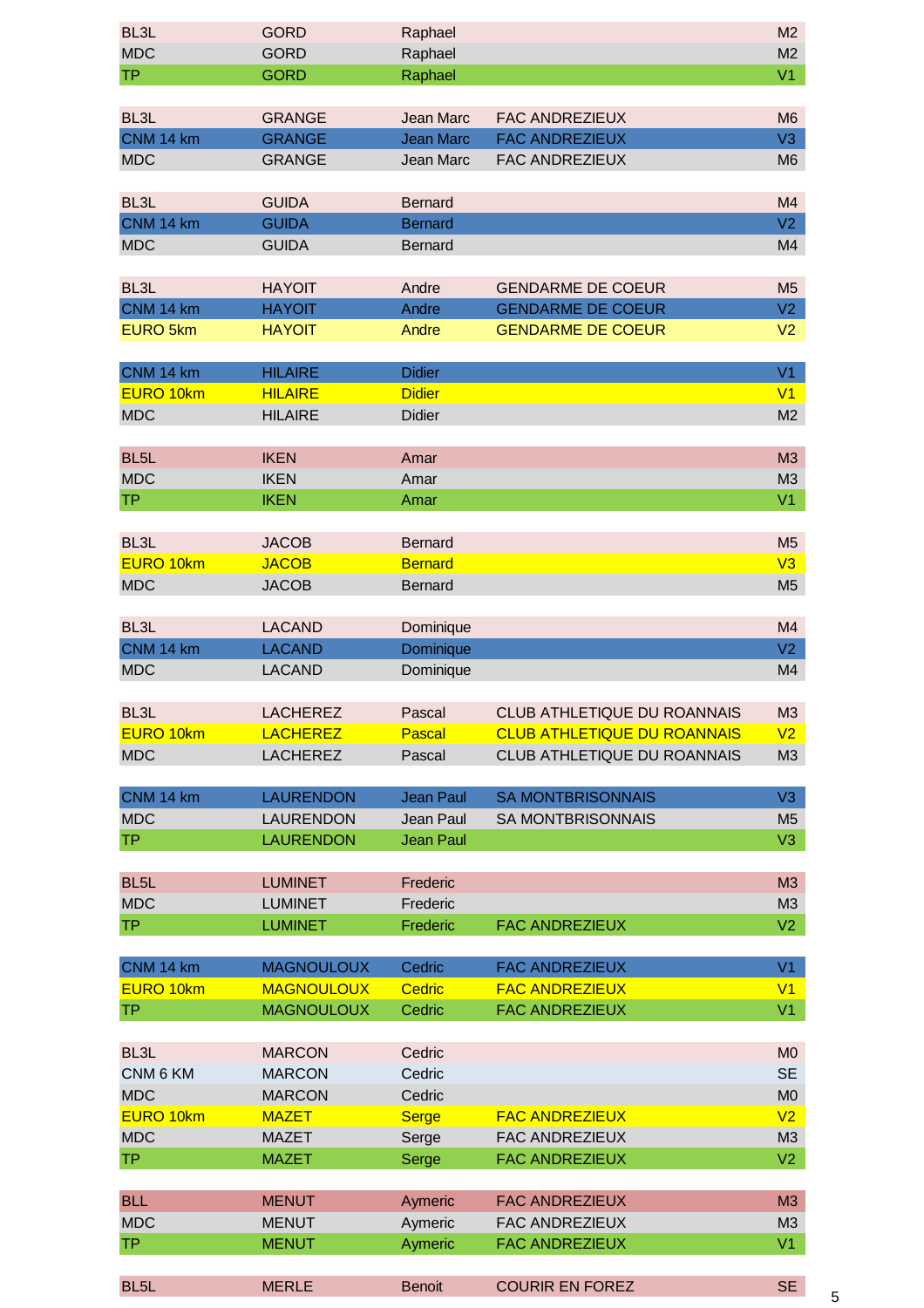| CNM 14 km               | <b>MERLE</b>          | <b>Benoit</b>  |                                      | <b>ES</b>            |
|-------------------------|-----------------------|----------------|--------------------------------------|----------------------|
| ТP                      | <b>MERLE</b>          | <b>Benoit</b>  |                                      | <b>ES</b>            |
|                         |                       |                |                                      |                      |
| CNM 14 km               | <b>MICHON</b>         | <b>Didier</b>  | <b>FAC ANDREZIEUX</b>                | V <sub>1</sub>       |
| EURO 10km               | <b>MICHON</b>         | <b>Didier</b>  | <b>FAC ANDREZIEUX</b>                | V1                   |
| <b>MDC</b>              | <b>MICHON</b>         | <b>Didier</b>  | FAC ANDREZIEUX                       | M <sub>2</sub>       |
|                         |                       |                |                                      |                      |
| BL <sub>3</sub> L       | <b>MOULIN</b>         | Loic           |                                      | <b>SE</b>            |
|                         |                       |                |                                      |                      |
| CNM 14 km               | <b>MOULIN</b>         | Lolc           |                                      | <b>SE</b>            |
| <b>TP</b>               | <b>MOULIN</b>         | Loic           |                                      | <b>SE</b>            |
|                         |                       |                |                                      |                      |
| BL <sub>3</sub> L       | <b>NAEL</b>           | Thibaud        | <b>FAC ANDREZIEUX</b>                | M <sub>0</sub>       |
| <b>MDC</b>              | <b>NAEL</b>           | Thibaud        | <b>FAC ANDREZIEUX</b>                | M <sub>0</sub>       |
| <b>TP</b>               | <b>NAEL</b>           | <b>Thibaud</b> | <b>FAC ANDREZIEUX</b>                | <b>SE</b>            |
|                         |                       |                |                                      |                      |
| BL <sub>3</sub> L       | <b>PEREZ</b>          | Pedro          |                                      | M3                   |
| CNM 14 km               | <b>PEREZ</b>          | Pedro          |                                      | V2                   |
| EURO 10km               | <b>PEREZ</b>          | Pedro          |                                      | V <sub>2</sub>       |
|                         |                       |                |                                      |                      |
| BL <sub>3</sub> L       | <b>PONCHON</b>        | Kevin          |                                      | <b>SE</b>            |
|                         |                       |                |                                      |                      |
| <b>MDC</b>              | <b>PONCHON</b>        | Kevin          |                                      | <b>SE</b>            |
| <b>TP</b>               | <b>PONCHON</b>        | Kevin          |                                      | <b>SE</b>            |
|                         |                       |                |                                      |                      |
| BL <sub>3</sub> L       | <b>PREHER</b>         | Maurice        | LA FOULEE FOREZIENNE                 | M <sub>6</sub>       |
| CNM 14 km               | <b>PREHER</b>         | <b>Maurice</b> | LA FOULEE FOREZIENNE                 | V3                   |
| TP                      | <b>PREHER</b>         | <b>Maurice</b> | LA FOULEE FOREZIENNE                 | V3                   |
|                         |                       |                |                                      |                      |
| BL <sub>3</sub> L       | <b>RAQUIN</b>         | Christophe     | <b>FAS - ALARU</b>                   | M <sub>2</sub>       |
| CNM 14 km               | <b>RAQUIN</b>         | Christophe     | <b>FAS - ALARU</b>                   | V <sub>1</sub>       |
| <b>MDC</b>              | <b>RAQUIN</b>         | Christophe     | <b>FAS - ALARU</b>                   | M <sub>2</sub>       |
|                         |                       |                |                                      |                      |
|                         |                       |                |                                      |                      |
|                         |                       |                |                                      |                      |
| BL <sub>5</sub> L       | <b>RELAVE</b>         | Guy            | <b>TEAM DES TRAILEURS STÉPHANOIS</b> | M <sub>0</sub>       |
| CNM 20 KM               | <b>RELAVE</b>         | Guy            | <b>TEAM DES TRAILEURS STÉPHANOIS</b> | <b>SE</b>            |
| <b>MDC</b>              | <b>RELAVE</b>         | Guy            | TEAM DES TRAILEURS STÉPHANOIS        | M <sub>0</sub>       |
|                         |                       |                |                                      |                      |
| BL <sub>5</sub> L       | <b>REVILLON</b>       | Eric           |                                      | M <sub>4</sub>       |
| <b>MDC</b>              | <b>REVILLON</b>       | Eric           |                                      | M4                   |
| <b>TP</b>               | <b>REVILLON</b>       | Eric           |                                      | V <sub>2</sub>       |
|                         |                       |                |                                      |                      |
| BL <sub>3</sub> L       | <b>RICHARD</b>        | Jacques        |                                      | M3                   |
| CNM 14 km               | <b>RICHARD</b>        | <b>Jacques</b> |                                      | V <sub>2</sub>       |
| <b>MDC</b>              | <b>RICHARD</b>        |                |                                      | M3                   |
|                         |                       | Jacques        |                                      |                      |
|                         |                       |                |                                      |                      |
| BL5L                    | <b>ROBIN</b>          | Eymeric        |                                      | <b>SE</b>            |
| CNM 14 km               | <b>ROBIN</b>          | Eymeric        |                                      | <b>SE</b>            |
| EURO 10km               | <b>ROBIN</b>          | <b>Eymeric</b> |                                      | <b>SE</b>            |
|                         |                       |                |                                      |                      |
| BL <sub>3</sub> L       | <b>ROCHE</b>          | Gregory        |                                      | M <sub>3</sub>       |
| EURO 10km               | <b>ROCHE</b>          | Gregory        |                                      | V <sub>1</sub>       |
| <b>TP</b>               | <b>ROCHE</b>          | Gregory        |                                      | V <sub>1</sub>       |
| BL <sub>3</sub> L       | <b>ROYER</b>          | Christophe     |                                      | M3                   |
| <b>MDC</b>              | <b>ROYER</b>          | Christophe     | CLUB ATHLETIQUE DU ROANNAIS          | M3                   |
| <b>TP</b>               | <b>ROYER</b>          | Christophe     |                                      | V <sub>2</sub>       |
|                         |                       |                |                                      |                      |
| BL <sub>3</sub> L       | <b>SCARFONE</b>       | Jeremy         |                                      | <b>SE</b>            |
| CNM 14 km               | <b>SCARFONE</b>       | Jeremy         |                                      | <b>SE</b>            |
| <b>TP</b>               | <b>SCARFONE</b>       | Jeremy         |                                      | <b>SE</b>            |
|                         |                       |                |                                      |                      |
|                         |                       |                |                                      |                      |
| BL <sub>3</sub> L       | SOUVY                 | Joel           |                                      | M <sub>5</sub>       |
| CNM 20 KM<br><b>MDC</b> | <b>SOUVY</b><br>SOUVY | Joel<br>Joel   |                                      | V3<br>M <sub>5</sub> |